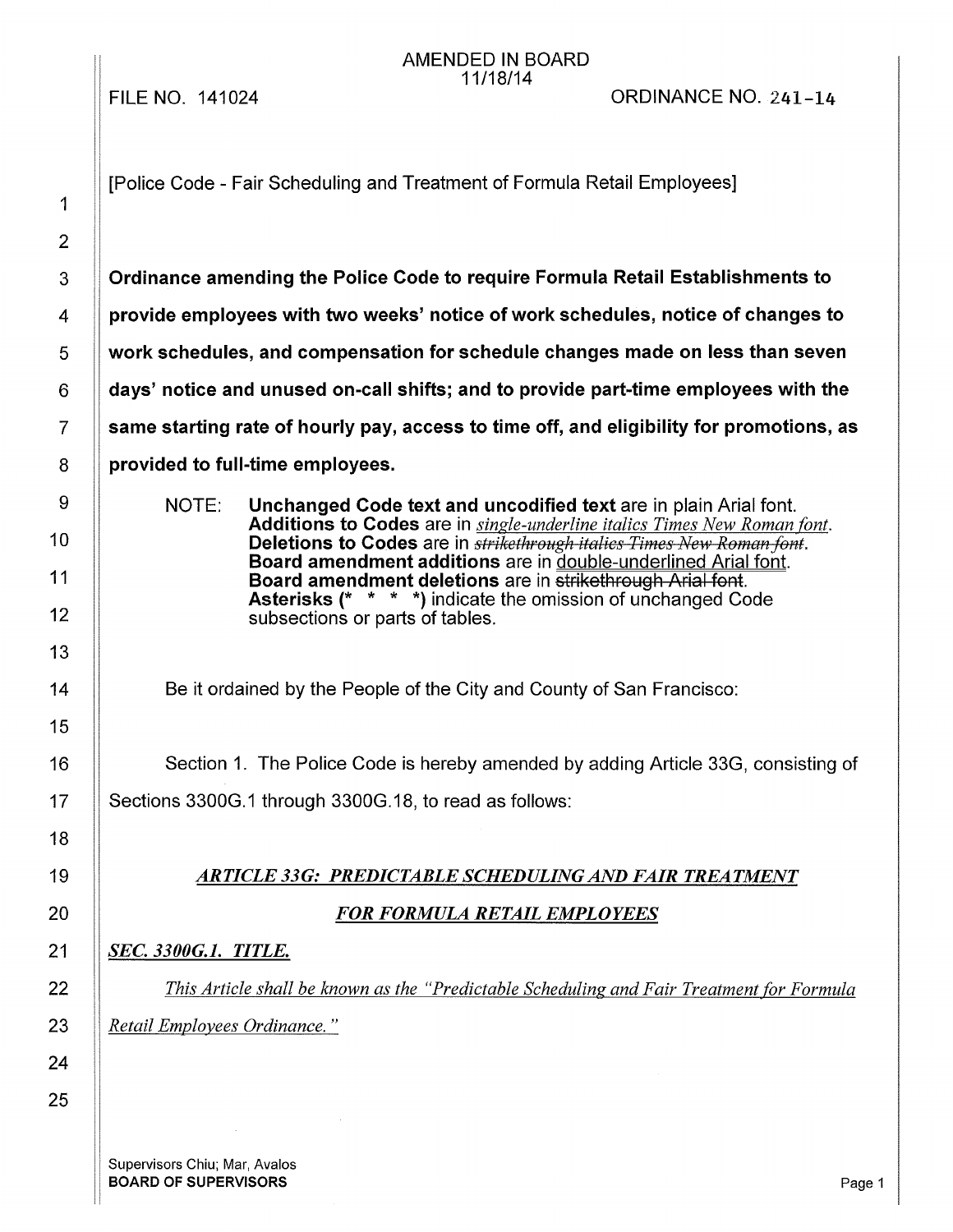#### *SEC. 3300G.2. FINDINGS AND PURPOSE.*

*(a) Formula retail establishments are a major employment base in the City and County of San Francisco ("City"). As ofSeptember 2014, there were approximately 1,250 formula retail establishments in the City, accounting for 12% of all retailers. There are approximately 35,000 persons employed by these formula retail establishments in the City, accounting for approximately 5 to 6% of the City's total wage and salary employment. The City has a strong interest in ensuring that the jobs these formula retail establishments provide allow employees to meet their basic needs and achieve economic security.* 

*(b) Erratic and on-call scheduling practices have become pervasive in formula retail establishments, particularly in stores and restaurants and bars, which together represent 83% of formula retail establishments in the City. Nationally, almost two-thirds of food service employees and half of formula retail store employees receive their work schedules one week or less in advance. The majority of these employees experience significant fluctuations in their work hours from week to week and month to month. According to a recent survey of employees at chain stores and large stores, only 40% of those surveyed have consistent minimum hours per week, one quarter of the employees are scheduled for on-call shifts. and the vast majority find out from a supervisor if they are needed for the on-call shift only two hours before the shift starts.* 

**18 (c) Erratic scheduling practices also impact janitors and security guards who contract 19 with formula retail establishments. A recent study by sociologists at the University of Chicago 20 indicated that 66 percent of janitors nationwide experience fluctuating schedules. 50 percent 21 report that their employer decides the timing of their work without their input. and 40 percent 22 report schedule changes with less than one-week notice.** 

 **(ge)** *Many formula retail establishments use computer software that automatically generates work schedules for their employees. The schedules generated by such software are frequently erratic and unpredictable, and provide employees with minimal notice of their upcoming shifts. Companies*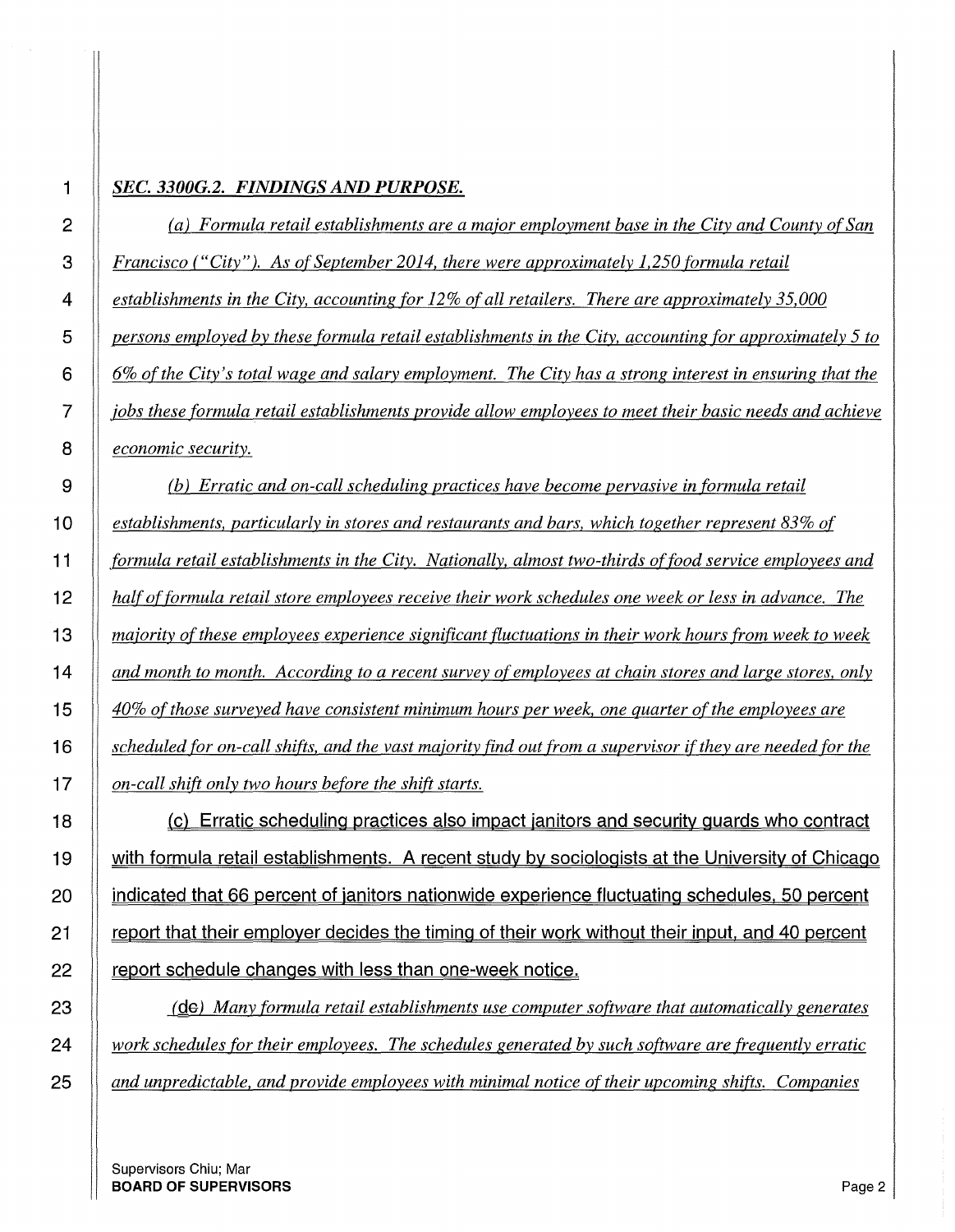*seldom encourage managers to adjust those schedules to accommodate the needs of their employees. A recent national study shows that although companies could use the software to provide predictable schedules and greater notice to their employees, few have done so. An August 2014 New York Times article described how Starbucks Coffee uses this software to create the schedules ofits 130,000 baristas, often resulting in an unpredictable and erratic work schedule for employees. Soon after the article's publication, Starbucks announced that it planned to change its policy to give employees more advance notice of their work schedules and give managers more latitude to accommodate the needs of employees.* 

**(ea)** *Many employees of San Francisco formula retail establishments are impacted by unpredictable scheduling practices such as frequent and last-minute changes to their work schedules and use of "on-call" scheduling. In a recent survey of food retail employees in four regions of California* - *including the San Francisco Bay Area* - 25% *of employees reported employers requiring availability for on-call shifts. and almost half of employees reported having little or no input on their work schedules. Unpredictable scheduling practices and last-minute work schedule changes cause workers who are already struggling with low wages to live in a constant state of insecurity about when they will work or how much they will earn on any given day.* 

**(fe)** *Unpredictable work scheduling practices are detrimental to San Francisco employees and their families because they* (1) *lead to income instability, making it hard for employees to plan their finances and obtain economic security; (2) create work-family conflicts that make it difficult for employees to plan their child care, care giving duties, and transportation,· and (3) prevent part-time employees from pursuing educational opportunities or holding a second or third job that such workers may need to make ends meet. Retail industry research in New York City found that more than half of family caregivers in the retail industry must be available for on-call shifts. forcing them to arrange for child or elder care at the last minute. Women are more likely than men to work part-time and*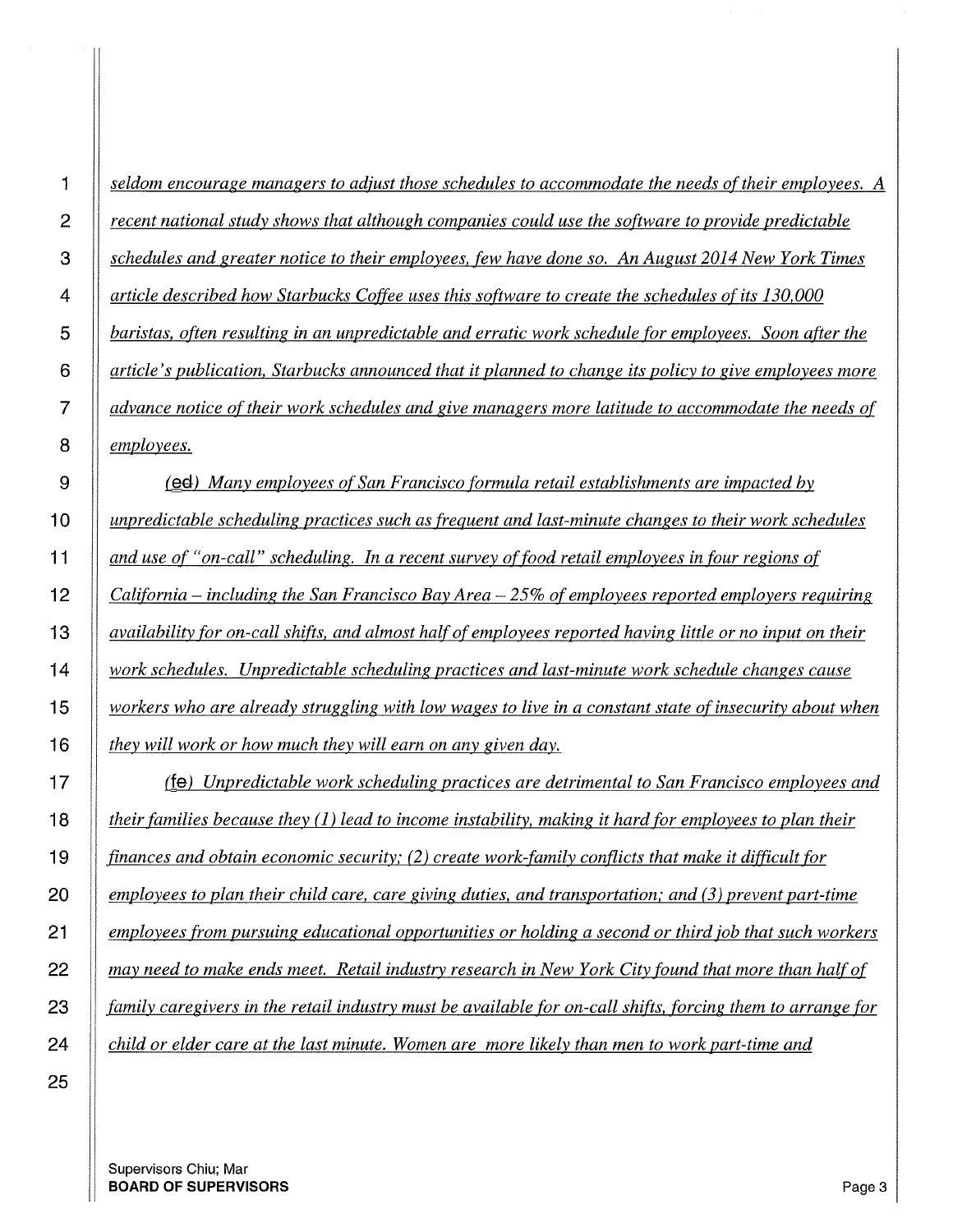*experience unpredictability in their work schedules; one study found that women were 64% of the frontline part-time workforce among retail workers.* 

**(gf)** *As of September 20I4, according to the Bureau of Labor Statistics, there were 7.3 million "involuntary part-time workers" in the United States. These individuals were working part-time because their hours had been cut back or because they were unable to find a full-time job. According to Census data, since 2006, the number of "involuntary part-time employees" in California nearly tripled to I.I million employees. According to the Bureau of Labor Statistics, less than half of the retail workforce nationwide works full time, and the number of those working fewer than 20 hours per week has grown by I4% in the past decade. In 20I2, nearly Ill,000 employees in the City- approximately 23% of the City's workforce -were employed part-time. Employers sometimes treat part-time employees less favorably than full-time employees. For example, the majority of full-time employees nationally earn more per hour than their part-time counterparts.* 

**(hgt)** *Half of formula retailers in the City each have more than I,000 locations nationwide, whereas only 5% of formula retailers in the City have less than 20 locations nationwide. Given the number of employees working for formula retail establishments in the City, these businesses are well positioned to implement fair and predictable scheduling practices for their employees. Even some small local businesses in the City that do not meet the definition of "formula retail" have implemented <i>predictable scheduling practices such as giving employees 14 days' advance notice of their schedules.* 

(jj) *The purpose of this Article 33G is to provide formula retail employees with more predictable, stable work schedules that are essential to their ability to earn a living and ensure a healthy and decent life for themselves and their families, and to ensure that part-time employees in formula retail establishments are treated fairly and equally compared to their full-time counterparts.* 

#### *SEC. 33000.3. DEFINITIONS.*

*For purposes of this Article 33G, the following definitions apply:*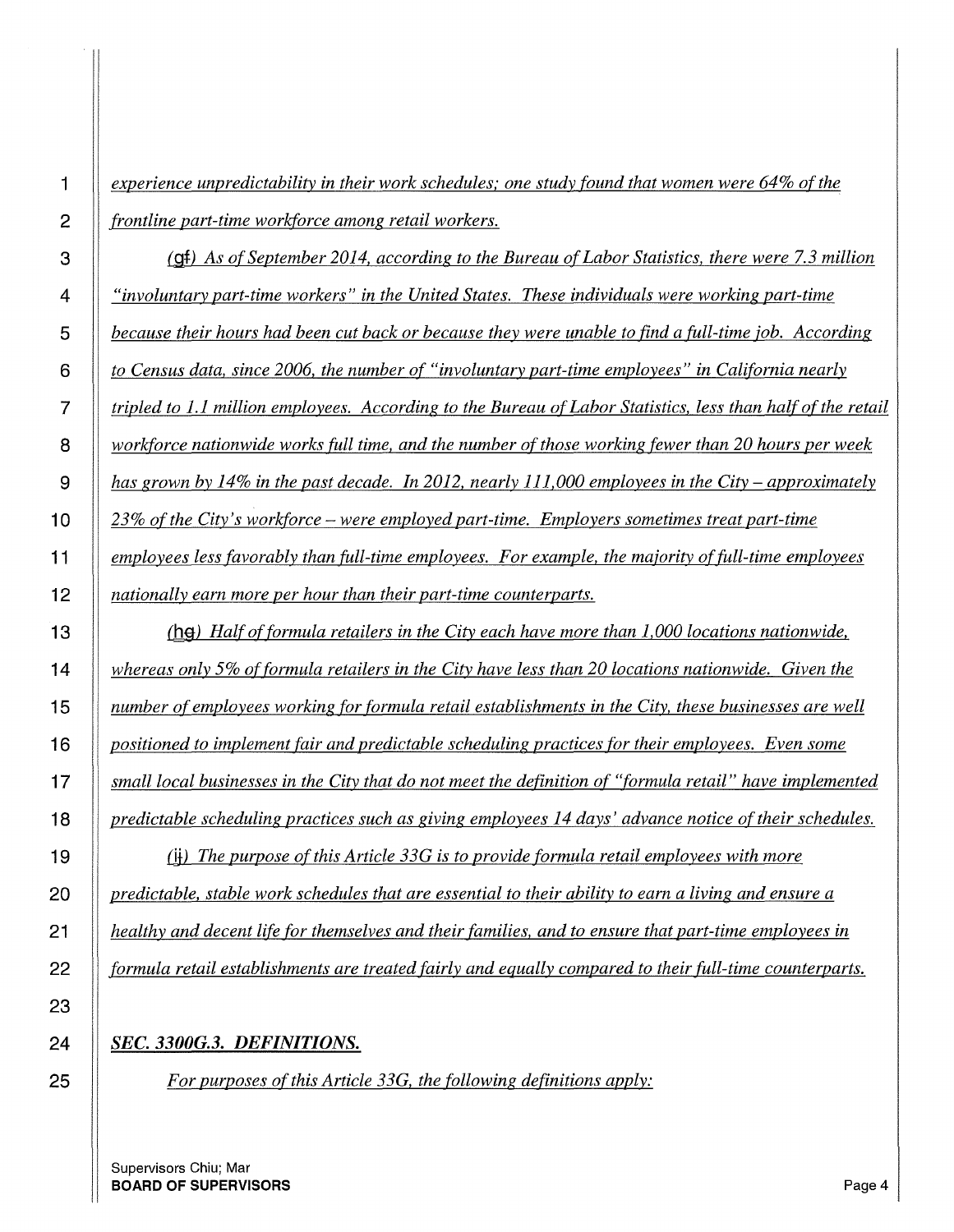*"City" shall mean the City and County of San Francisco. "Employee" shall have the same meaning as the definition of "Employee" in Section 12R.3 of the Minimum Wage Ordinance (Administrative Code Chapter 12R), as amended from time to time, except that Employee shall also mean any Person who, in a particular week, is scheduled for an On-Call Shift for at least two hours for an Employer within the geographic boundaries of the City, regardless of whether the person is required to report to work for such shift. "Employer" shall mean any Person that owns or operates a Formula Retail Establishment with*  9 || 20 one 20 *or more Employeess in the City, including corporate officers or executives, who directly or indirectly or through an agent or any other person, including through the services ofa temporary services or staffing agency or similar entity, employs or exercises control over the wages, hours, or working conditions of any individual.* For the purpose of calculating the 20 employee threshold 13 referenced herein, Employees performing work in other Formula Retail Establishments in the  $\parallel$  City that are owned or operated under the same trade name by the same Employer shall be **counted.** For the purpose of calculating the 20-employee threshold referenced herein, 16 | Employees performing work in other Formula Retail Establishments in the City that are owned **or operated under the same trade name by the same Employer shall be counted.** *Notwithstanding the foregoing definition, "Employer" does not include a Nonprofit Corporation or governmental entity. "Formula Retail Establishment" shall mean a business located in San Francisco that falls* 

 $\parallel$  that the business must have at least 20 retail sales establishments located worldwide.

Supervisors Chiu; Mar **BOARD OF SUPERVISORS** Page 5

# *"Agency" shall mean the City's Office of Labor Standards Enforcement.*

*under the Planning Code's definition of "Formula Retail Use," as amended from time to time, except* 

*"Full-time" shall mean 35 or more hours of work in each work week.*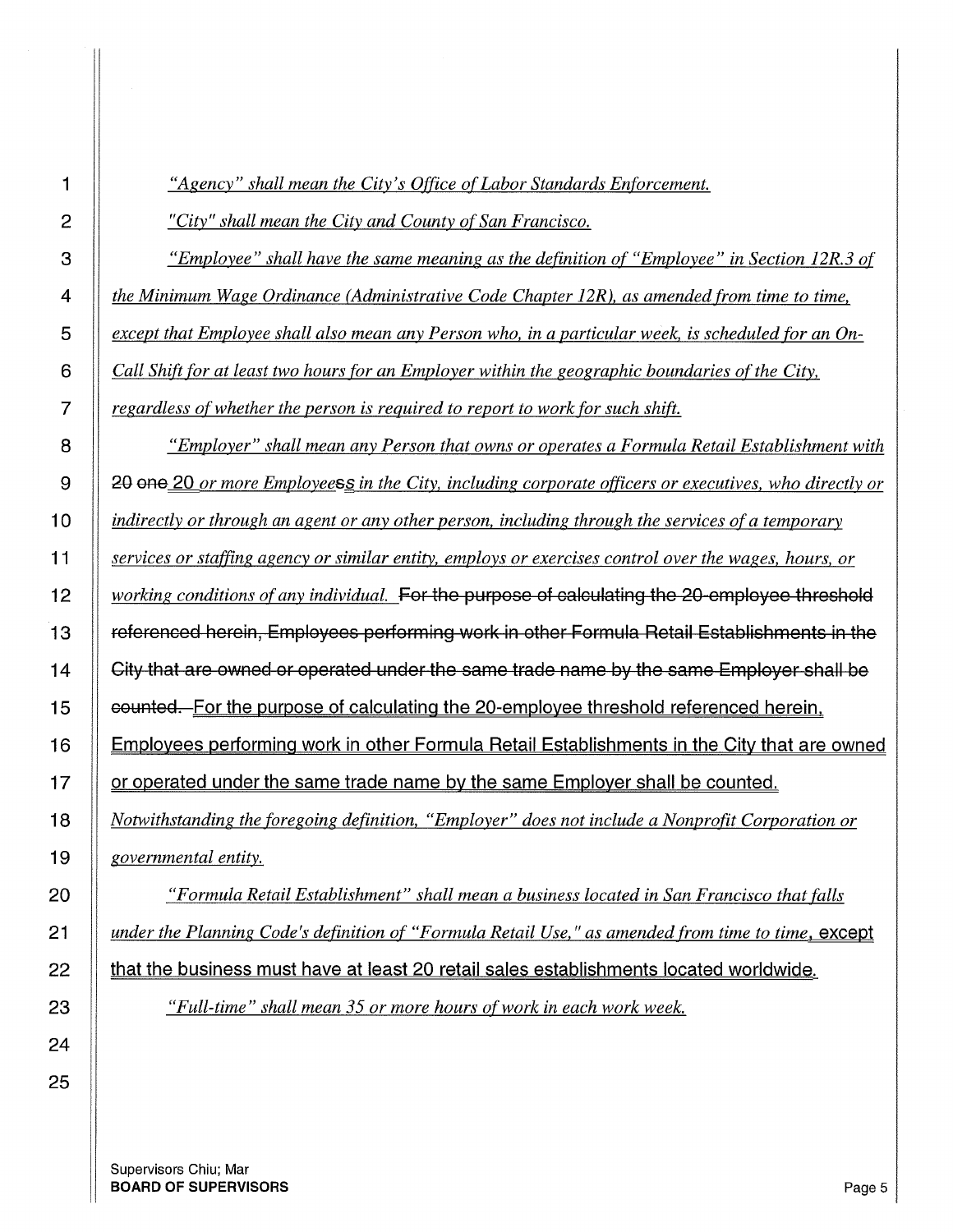*"On-Call Shift" shall mean any shift for which an Employee must, less than 24 hours in advance of the start of the shift, either contact the Employer or wait to be contacted by the Employer to learn whether the Employer requires the Employee to report to work for the shift.* 

*"Person" shall mean an individual, proprietorship, corporation, partnership, limited partnership, limited liability partnership or company, trust, business trust, estate, association, joint* 

*venture, agency, instrumentality, or any other legal or commercial entity, whether domestic or foreign.* 

*"Part-time" shall mean fewer than 35 hours of work in each work week.* 

**8 "Property Services Contractor'' shall mean any contractor or subcontractor of an 9 Employer that provides janitorial and/or security services to the Employer at a Formula Retail 1 O Establishment in San Francisco covered by this Article 33G.** 

# *SEC. 3300G.4. ADVANCE NOTICE OF WORK SCHEDULES AND CHANGES IN WORK SCHEDULES.*

*(a) Initial Estimate of Minimum Hours.* 

(1) *Prior to the start of employment, an Employer shall provide a new Employee with a good faith estimate in writing of the Employee's expected minimum number of scheduled shifts per month, and the days and hours of those shifts. The estimate shall not include On-Call Shifts. The estimate shall not constitute a contractual offer and the Employer shall not be bound by the estimate.* 

*(2) Prior to the start of employment. the Employee may request that the Employer modify the proposed work schedule provided under subsection (a)(l) of this Section 33000.4. The Employer shall consider any such request, and in its sole discretion may accept or reject the request, provided that the Employer shall notify the Employee ofits determination prior to the start of employment.* 

*(b) Two Weeks' Notice of Work Schedules.*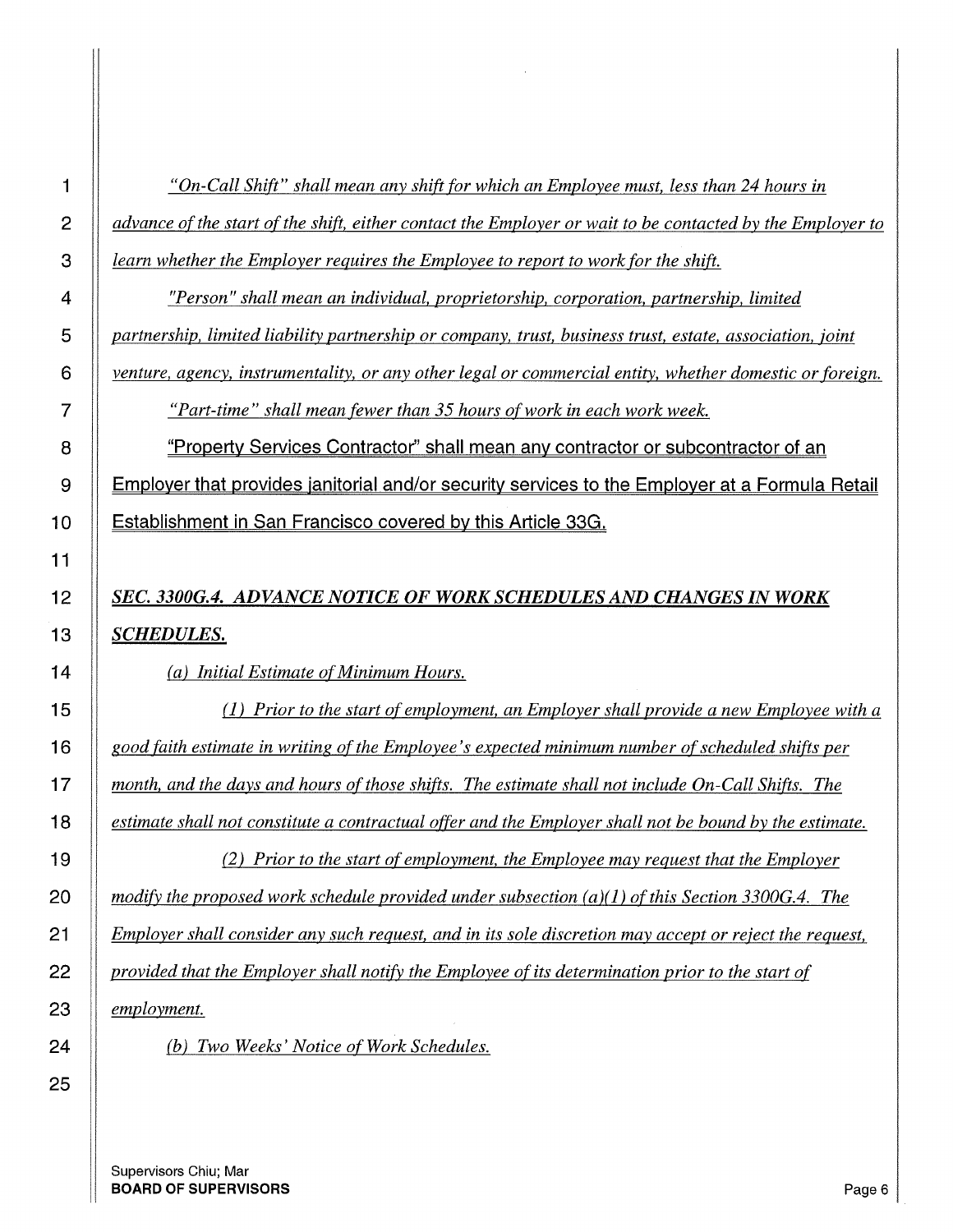| 1              | An Employer shall provide its Employees with at least two weeks' notice of their work schedules                                                                                                                                                                                                                   |
|----------------|-------------------------------------------------------------------------------------------------------------------------------------------------------------------------------------------------------------------------------------------------------------------------------------------------------------------|
| $\overline{2}$ | by doing one of the following at least every 14 days (on a "Biweekly Schedule"): (1) posting the work                                                                                                                                                                                                             |
| 3              | schedule in a conspicuous place at the workplace that is readily accessible and visible to all                                                                                                                                                                                                                    |
| 4              | Employees, or (2) transmitting the work schedule by electronic means, so long as all Employees are                                                                                                                                                                                                                |
| 5              | given access to the electronic schedule at the workplace. For new Employees, an Employer shall                                                                                                                                                                                                                    |
| 6              | provide the new Employee on his or her first day of employment with an initial work schedule that runs                                                                                                                                                                                                            |
| $\overline{7}$ | through the date that the next Biweekly Schedule for existing Employees is scheduled to be posted or                                                                                                                                                                                                              |
| 8              | distributed; thereafter, the Employer shall include the new Employee in an existing Biweekly Schedule                                                                                                                                                                                                             |
| 9              | <u>with other Employees. For all Employees, the work schedule shall include any On-Call Shifts, where</u>                                                                                                                                                                                                         |
| 10             | applicable. If the Employer changes the work schedule after it is posted and/or transmitted, such                                                                                                                                                                                                                 |
| 11             | changes shall be subject to the notice and compensation requirements set forth in subsection $(c)$ of this                                                                                                                                                                                                        |
| 12             | Section 3330G.4.                                                                                                                                                                                                                                                                                                  |
| ה ב            | $\mathcal{L}$ and $\mathcal{M}$ and $\mathcal{L}$ and $\mathcal{L}$ and $\mathcal{L}$ and $\mathcal{L}$ and $\mathcal{L}$ and $\mathcal{L}$ and $\mathcal{L}$ and $\mathcal{L}$ and $\mathcal{L}$ and $\mathcal{L}$ and $\mathcal{L}$ and $\mathcal{L}$ and $\mathcal{L}$ and $\mathcal{L}$ and $\mathcal{L}$ and |

*(c) Notice and Compensation For Schedule Changes.* 

(1) *Notice Required. An Employer shall provide an Employee notice of any change to the Employee's schedule that has been posted or transmitted pursuant to subsection (b) of this Section 3300G.4. The Employer shall provide such notice by in-person conversation, telephone call, or email, text message, or other electronic communication. This notice requirement shall not apply to any schedule changes that the Employee requests, such as Employee-requested sick leave, time off. shift trades, or additional shifts.* 

*(2) Predictability Pay For Schedule Changes. Subject to the exceptions in subsection (e) of this Section 3300G.4, an Employer shall provide an Employee with the following compensation per shift for each previously scheduled shift that the Employer moves to another date or time or cancels, or each previously unscheduled shift that the Employer requires the Employee to come into work:* 

Supervisors Chiu; Mar **BOARD OF SUPERVISORS Page 7**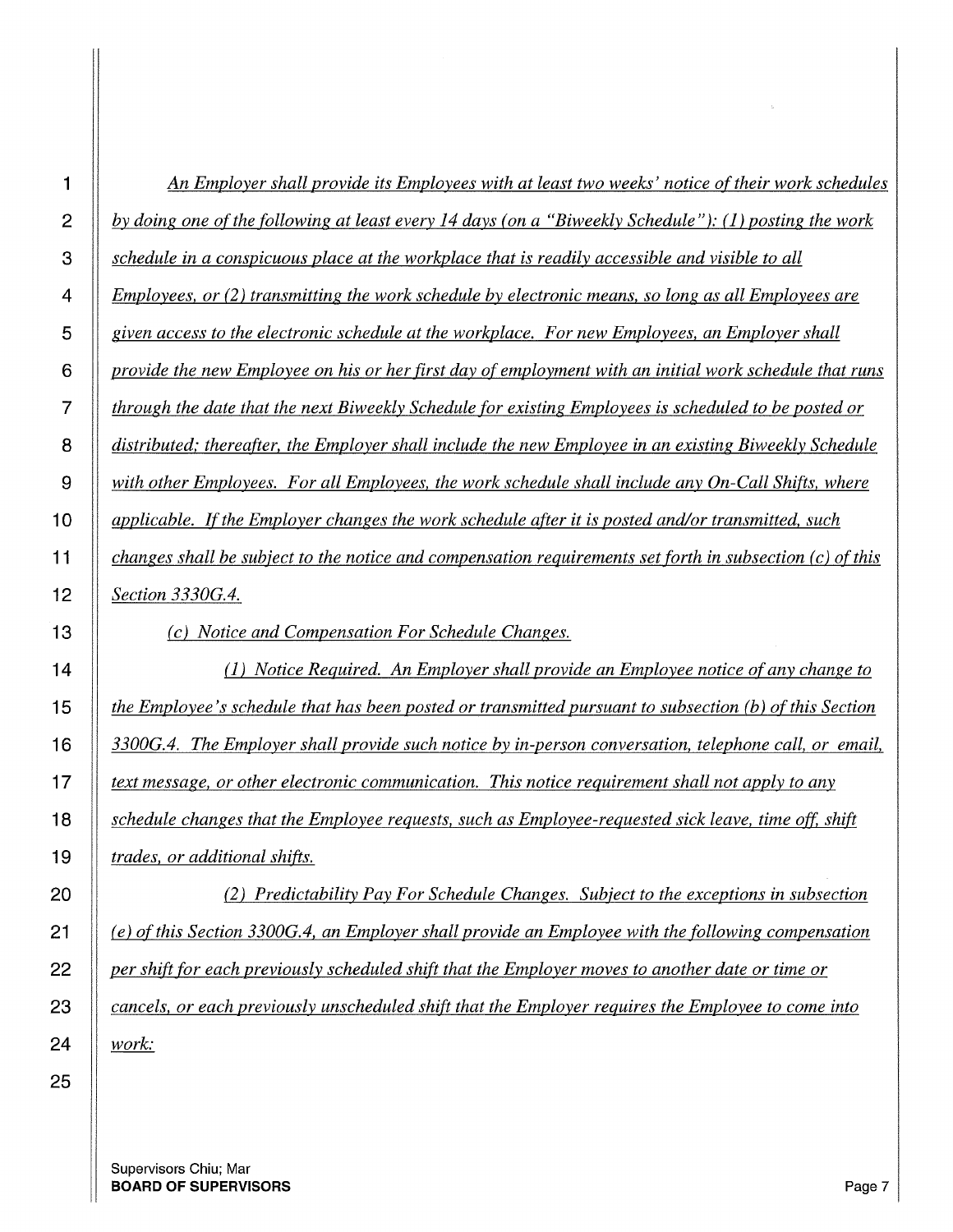| 1              | With less than seven days' notice but 24 hours or more notice to the<br>(A)                         |
|----------------|-----------------------------------------------------------------------------------------------------|
| $\overline{2}$ | <i>Employee, one hour of pay at the Employee's regular hourly rate;</i>                             |
| 3              | With less than 24 hours' notice to the Employee, two hours of pay at the<br>(B)                     |
| 4              | Employee's regular hourly rate for each shift of four hours or less; and                            |
| 5              | With less than 24 hours' notice to the Employee, four hours of pay at the<br>(C)                    |
| 6              | Employee's regular hourly rate for each shift of more than four hours.                              |
| 7              | Where the Employee is required to come into work, the compensation mandated by this                 |
| 8              | subsection $(c)(2)$ shall be in addition to the Employee's regular pay for working that shift. This |
| 9              | subsection $(c)(2)$ shall not apply to On-Call Shifts.                                              |
| 10             | (d) Pay for On-Call Shifts. Subject to the exceptions in subsection (e) of this Section 3300G.4,    |
| 11             | an Employer shall provide an Employee with the following compensation for each On-Call Shift for    |
| 12             | which the Employee is required to be available but is not called in to work:                        |
| 13             | (1) Two hours of pay at the Employee's regular hourly rate for each On-Call Shift of                |
| 14             | four hours or less; and                                                                             |
| 15             | (2) Four hours of pay at the Employee's regular hourly rate for each On-Call Shift of               |
|                |                                                                                                     |
| 16             | more than four hours.                                                                               |
| 17             | This subsection $(d)$ shall not apply when the Employee is in fact called in for the On-Call Shift  |
|                | or the Employer provides the Employee with 24 hours' or more notice that the On-Call Shift has been |
|                | cancelled or moved to another date or time.                                                         |
| 18<br>19<br>20 | (e) Exceptions. The requirements in subsections (c) and (d) of this Section 3300G.4 shall not       |
| 21             | apply under any of the following circumstances:                                                     |
| 22             | (1) Operations cannot begin or continue due to threats to Employees or property, or                 |
| 23             | when civil authorities recommend that work not begin or continue;                                   |
| 24             | (2) Operations cannot begin or continue because public utilities fail to supply                     |
| 25             | electricity, water, or gas, or there is a failure in the public utilities, or sewer system;         |

 $\hat{\mathcal{A}}$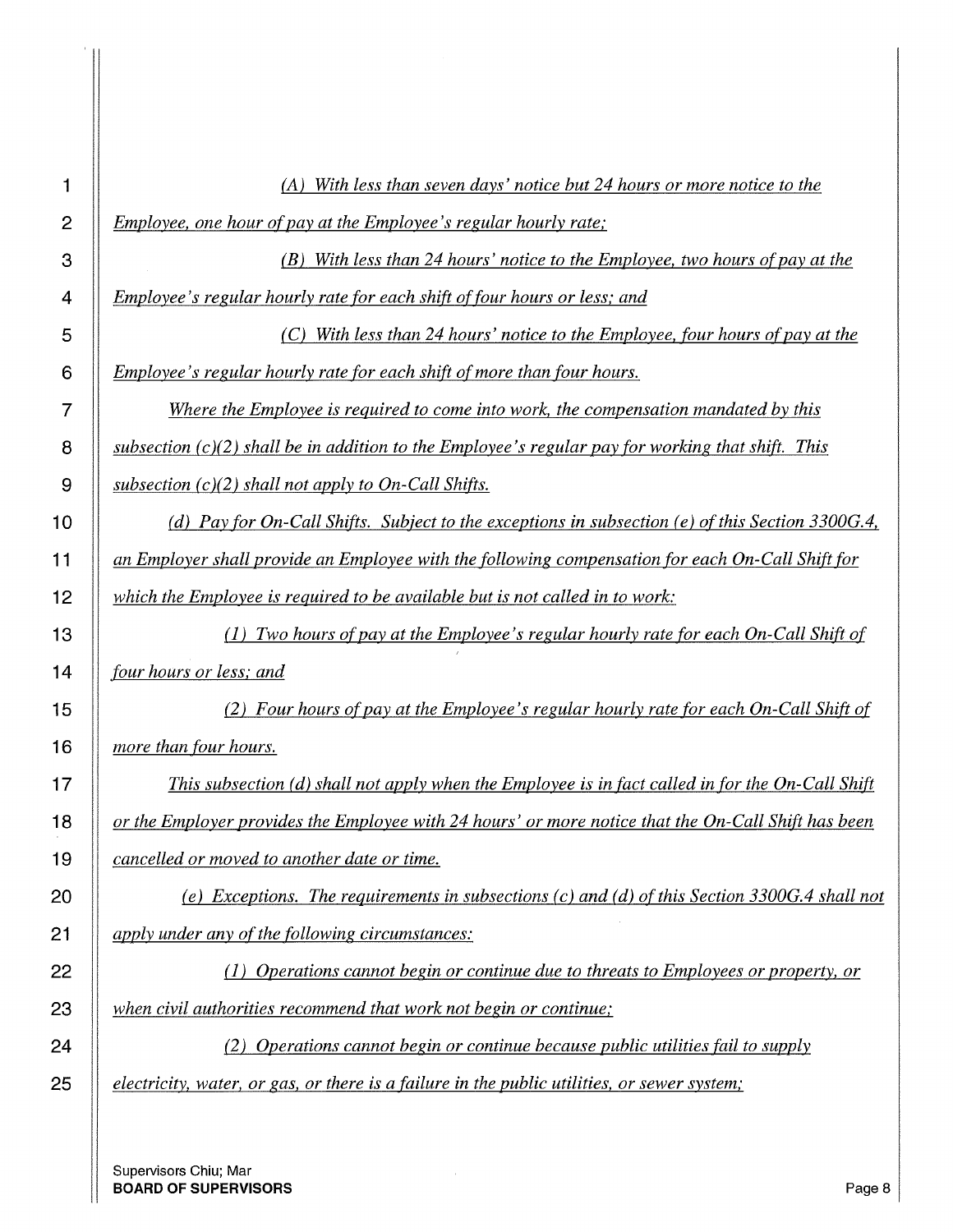*(3) Operations cannot begin or continue due to an Act of God or other cause not within the Employer's control, for example, an earthquake or a state of emergency declared by the Mayor or the Governor;* 

*( 4) Another Employee previously scheduled to work that shift is unable to work due to illness, vacation, or employer-provided paid or unpaid time off where the Employer did not receive at least seven days' notice of the absence;* 

(5) *Another Employee previously scheduled to work that shift has not reported to work on time and/or is fired or sent home or told to stay home as a disciplinary action;* 

(6) *The Employer requires the Employee to work overtime (i.e., mandatory overtime);* 

*(7) The Employee trades shifts with another Employee or requests from the Employer a change in shift(s ), hours, or work schedule.* 

(f) *Nothing in this Section 3300G.4 shall be construed to prohibit an Employer from providing greater advance notice of Employees' work schedules and/or changes in schedules than that required by this Section.* 

16 (g) The requirements imposed by this Section 3300G.4 shall apply to Property 17 Services Contractors as to work performed in San Francisco at a Formula Retail 18 Establishment covered by this Article 33G. under a contract with an Employer. An Employer 19 shall include in any such contract executed on or after the operative date of this Article 33G. 20  $\parallel$  (1) a provision requiring the Property Services Contractor to comply with this Article and (2) a **copy of this Article. The Employer shall retain copies of such contracts for a period of not less than three years following the expiration or termination of the contract, and make such copies** 23 available to the Agency for inspection upon request. In addition, Sections 3300G.6, 3300G.7, |  $3300$ G.9, 3300G.10, and 3300G.11 of this Article shall apply to a Property Services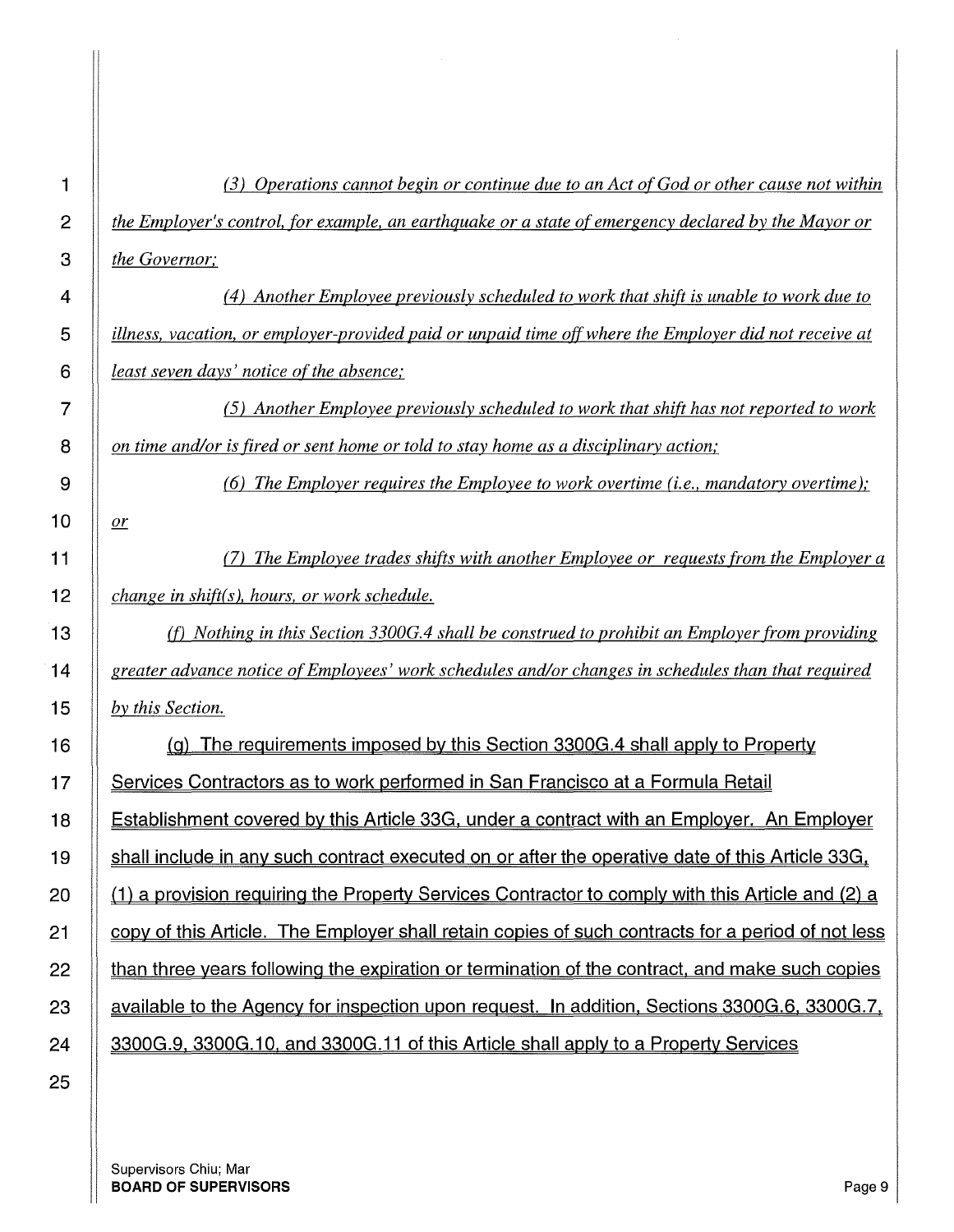# **1 Contractor as if it is an Employer for purposes of notice. record retention. compliance. 2 investigation. and enforcement of the requirements of this Section 3300G.4.**

#### *SEC. 3300G.5. EQUAL TREATMENT FOR PART-TIME EMPLOYEES.*

*(a) Hourly Wage. Employers shall provide Part-Time Employees with the same starting hourly wage as that provided to starting Full-Time Employees who hold fobs that require equal skill, effort, and responsibility, and that are performed under similar working conditions, provided that hourly pay differentials between Part-Time and Full-Time Employees are permissible if such differentials are based on reasons other than the Part-Time status of the Employee, such as a seniority system, merit system, system which measures earnings by quantity or quality of production, performance or responsibilities. This subsection (a) shall not affect the minimum hourly requirements for receipt of benefits including but not limited to health care benefits. (b) Access to Time* Off. *Employers shall provide Part-Time Employees with the same access to Employer-provided paid and unpaid time off as that afforded to Full-Time Employees for the same job classification. A Part-Time Employee's eligibility for Employer-provided paid or unpaid time off may* 

*be pro-rated based on the number of hours that the Part-Time Employee works. This subsection (b) shall not apply to Employers that are subject to the Minimum Compensation Ordinance, Administrative Code Chapter 12P.* 

*(c) Eligibility for Promotions. Employers shall provide Part-Time Employees with the same eligibility for promotions as that afforded to Full-Time Employees for the same job classification, provided that an Employer may condition eligibility for promotion on the Employee's availability for Full-Time employment and on reasons other than the Part-Time status of the Employee, such as nature and amount of work experience.* 

**24 (g) The requirements imposed by this Section 3300G.5 shall apply to Property 25 Services Contractors as to work performed in San Francisco at a Formula Retail**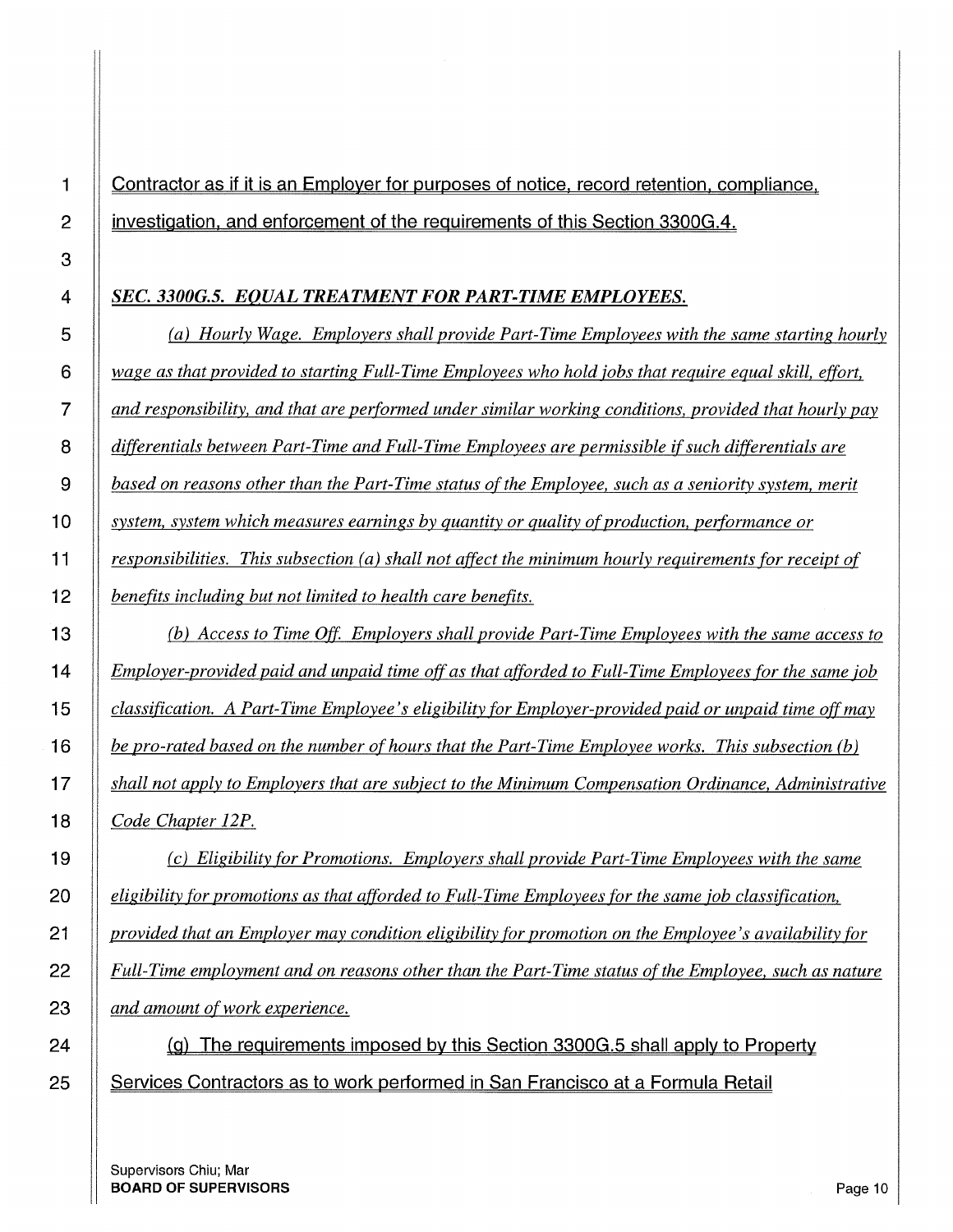1 Establishment covered by this Article 33G, under a contract with an Employer. An Employer  $2 \parallel$  shall include in any such contract executed on or after the operative date of this Article 33G, 3 (1) a provision requiring the Property Services Contractor to comply with this Article and (2) a **Follow** of this Article. The Employer shall retain copies of such contracts for a period of not less **than three years following the expiration or termination of the contract, and make such copies** 6 available to the Agency for inspection upon request. In addition, Sections 3300G.6, 3300G.7, 7 3300G.9. 3300G.10, and 3300G.11 of this Article shall apply to a Property Services 8 Contractor as if it is an Employer for purposes of notice, record retention, compliance, 9 | investigation, and enforcement of the requirements of this Section 3300G.5.

#### *SEC. 3300G.6. NOTICE OF EMPLOYEE RIGHTS.*

*(a) The Agency shall, no later than the operative date of this Article 33G, publish and make available to Employers, in English, Spanish, Chinese, Tagalog, and all languages spoken by more than 5% of the San Francisco workforce, a notice suitable for posting by Employers in the workplace informing applicants and Employees of their rights under this Article. The Agency shall update this notice on December 1 of any year in which there is a change in the languages spoken by more than 5% of the San Francisco workforce.* 

*(b) Employers shall post the notice described in subsection (a) in a conspicuous place at every workplace, job site, or other location in San Francisco under the Employer's control frequently visited by its Employees who perform work at the Employer's Formula Retail Establishment(s ). The notice shall be posted in English, Spanish, Chinese, Tagalog, and any language spoken by at least 5% of the Employees at the workplace, job site, or other location at which it is posted.* 

#### *SEC. 3300G.7. REQUIREMENTS GOVERNING RETENTION OF RECORDS.*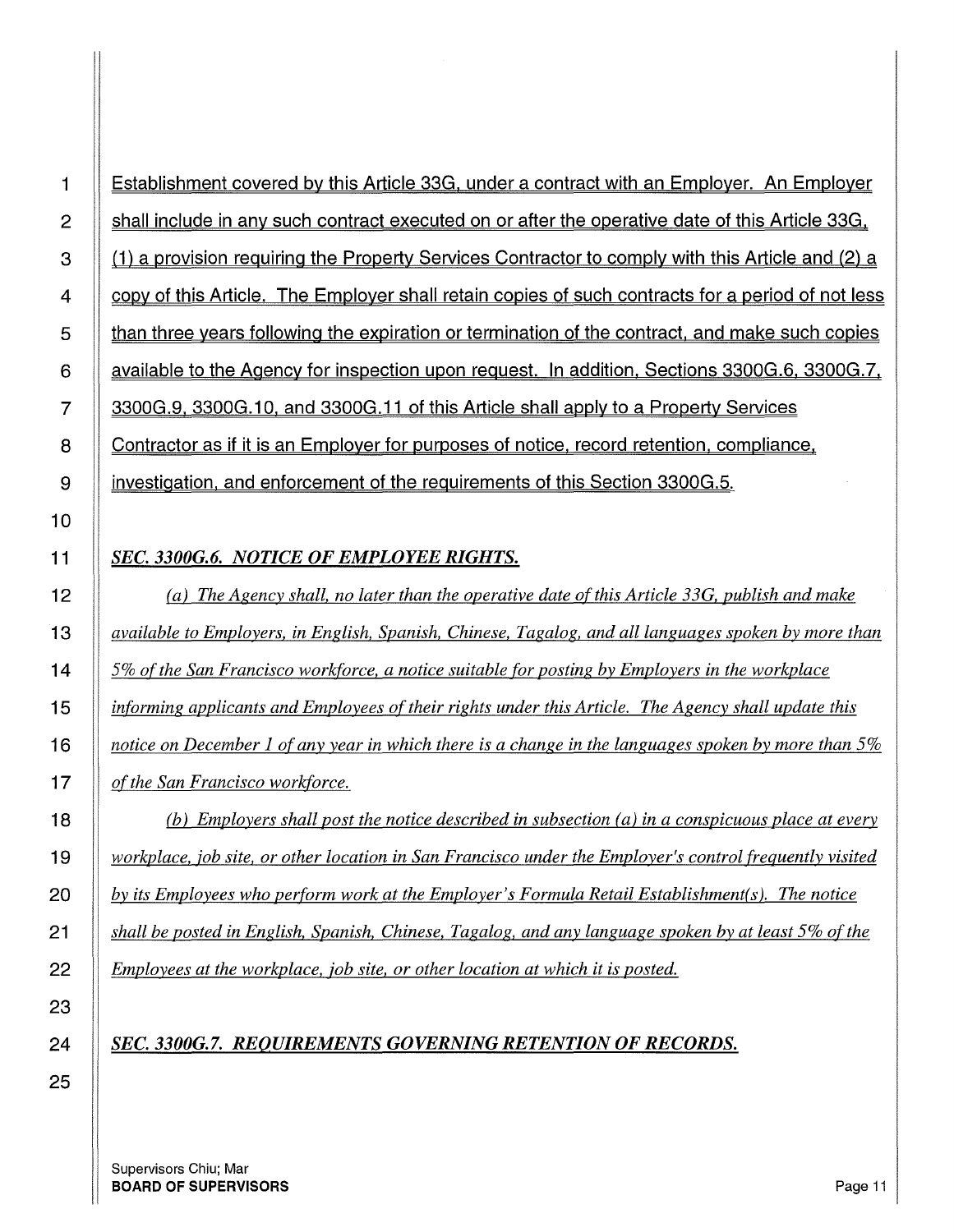*(a) Employers shall retain work schedules and payroll records pertaining to Employees for*  **three four** years, and shall allow the Agency access to such records, with appropriate notice and *during business hours, to monitor compliance with the requirements ofthis Article 33G.* 

*(b) The Director of the Agency or the Director's designee shall have access to all places of labor subject to this Article 33G during business hours to inspect books and records, interview employees, and investigate such matters necessary or appropriate to determine whether an Employer has violated any provisions of this Article.* 

*(c) Where an Employer does not maintain or retain adequate records documenting compliance with this Article 33G or does not allow the Agency reasonable access to such records, it shall be presumed that the Employer did not comply with this Article, absent clear and convincing evidence otherwise.* 

#### *SEC. 3300G.8. CONFLICT WITH FAMILY FRIENDLY WORKPIACE ORDINANCE.*

If *there is an unavoidable conflict between any requirement of this Article 33G and any requirement of the San Francisco Family Friendly Workplace Ordinance, Chapter 12Z of the Administrative Code, the requirements* **ofthis Article the San Francisco Family Friendly 17 Workplace Ordinance. Chapter 12Z of the Administrative Code** *shall prevail.* 

#### *SEC. 3300G.9. EXERCISE OF RIGHTS PROTECTED,· RETALIATION PROHIBITED.*

*(a) It shall be unlawful for an Employer or any other Person to interfere with, restrain, or deny the exercise of, or the attempt to exercise, any right protected under this Article 33G.* 

*(b) It shall be unlawful for an Employer to discharge, threaten to discharge, demote, suspend, or otherwise take adverse employment action against any Employee in retaliation for exercising rights protected under this Article 33G. Such rights include but are not limited to:*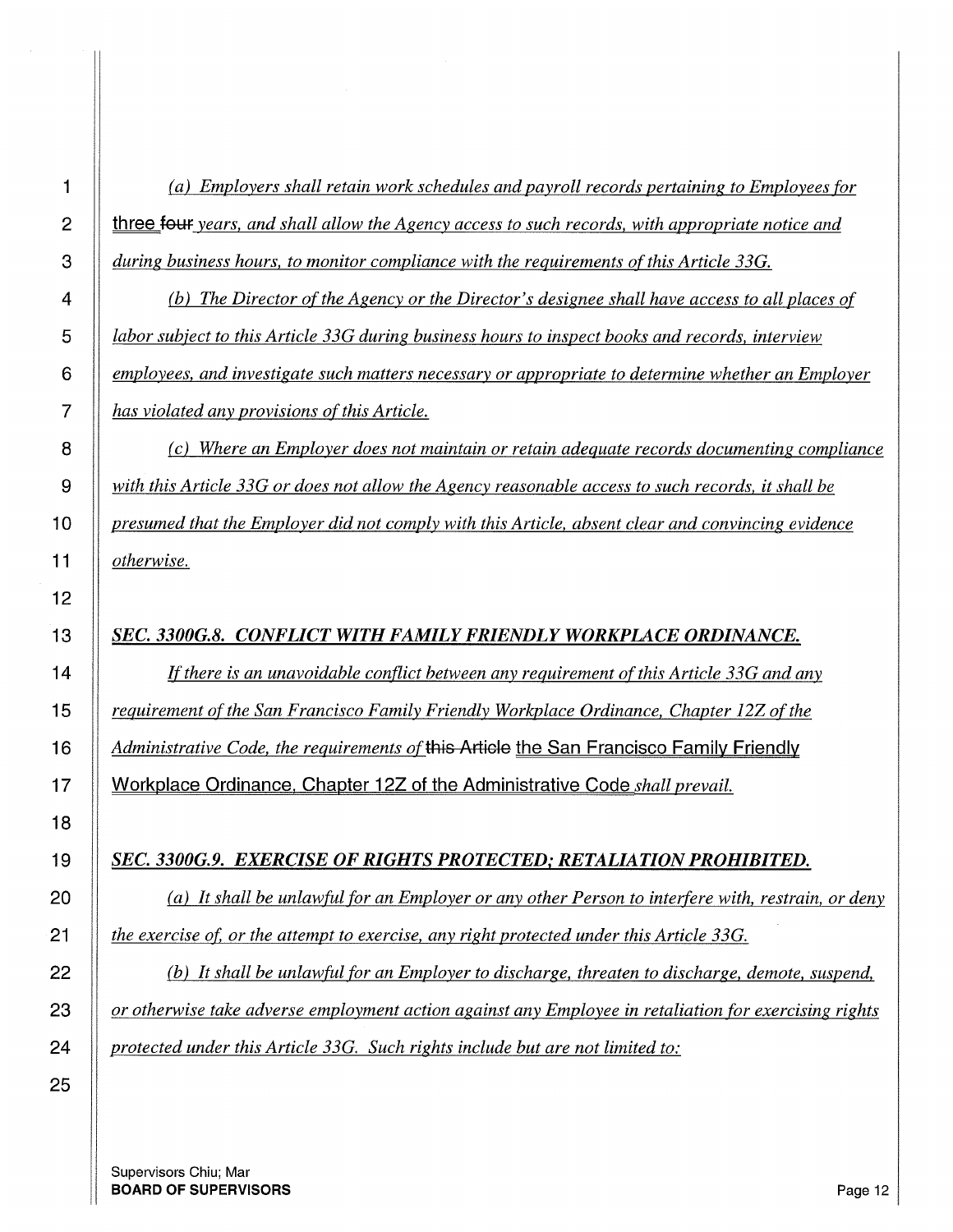| 1              | (1) the right to request a modification to the initial proposed work schedule provided                   |
|----------------|----------------------------------------------------------------------------------------------------------|
| $\overline{c}$ | under Section 3300G.4(a);                                                                                |
| 3              | (2) the right to inform any person about an Employer's alleged violation of this Article;                |
| 4              | $(3)$ the right to file a complaint with the Agency alleging a violation of this Article;                |
| 5              | $(4)$ the right to cooperate with the Agency or other persons in the investigation or                    |
| 6              | prosecution of any alleged violation of this Article;                                                    |
| $\overline{7}$ | (5) the right to oppose any policy, practice, or act that is unlawful under this Article;                |
| 8              | and                                                                                                      |
| 9              | (6) the right to inform any person of his or her rights under this Article.                              |
| 10             |                                                                                                          |
| 11             | SEC. 3300G.10. INVESTIGATION AND ADMINISTRATIVE ENFORCEMENT BY THE                                       |
| 12             | <b>AGENCY.</b>                                                                                           |
| 13             | (a) Authority. The Agency is authorized to take appropriate steps to enforce and coordinate              |
| 14             | enforcement of this Article 33G, including the investigation of any possible violations of this Article. |
| 15             | (b) Determination of Violation and Penalties.                                                            |
| 16             | Where the Agency has reason to believe that a violation has occurred, it may order                       |
| 17             | any appropriate temporary or interim relief to mitigate the violation or maintain the status quo pending |
| 18             | completion of a full investigation.                                                                      |
| 19             | (2) After investigating a possible violation of this Article 33G, and providing the                      |
| 20             | Employer the opportunity to respond to the allegations, if the Agency determines that a violation has    |
| 21             | occurred, it may issue a Determination of Violation. The Determination of Violation shall identify the   |
| 22             | violation and the factual basis for the determination. The Agency shall serve the Determination of       |
| 23             | Violation on the Employer by United States mail and the date of service shall be the date of mailing. In |
| 24             | the Determination of Violation, the Agency may order any appropriate relief, provided, however, that     |
| 25             | during the first six months following the operative date of this Article 33G, the Agency must            |
|                |                                                                                                          |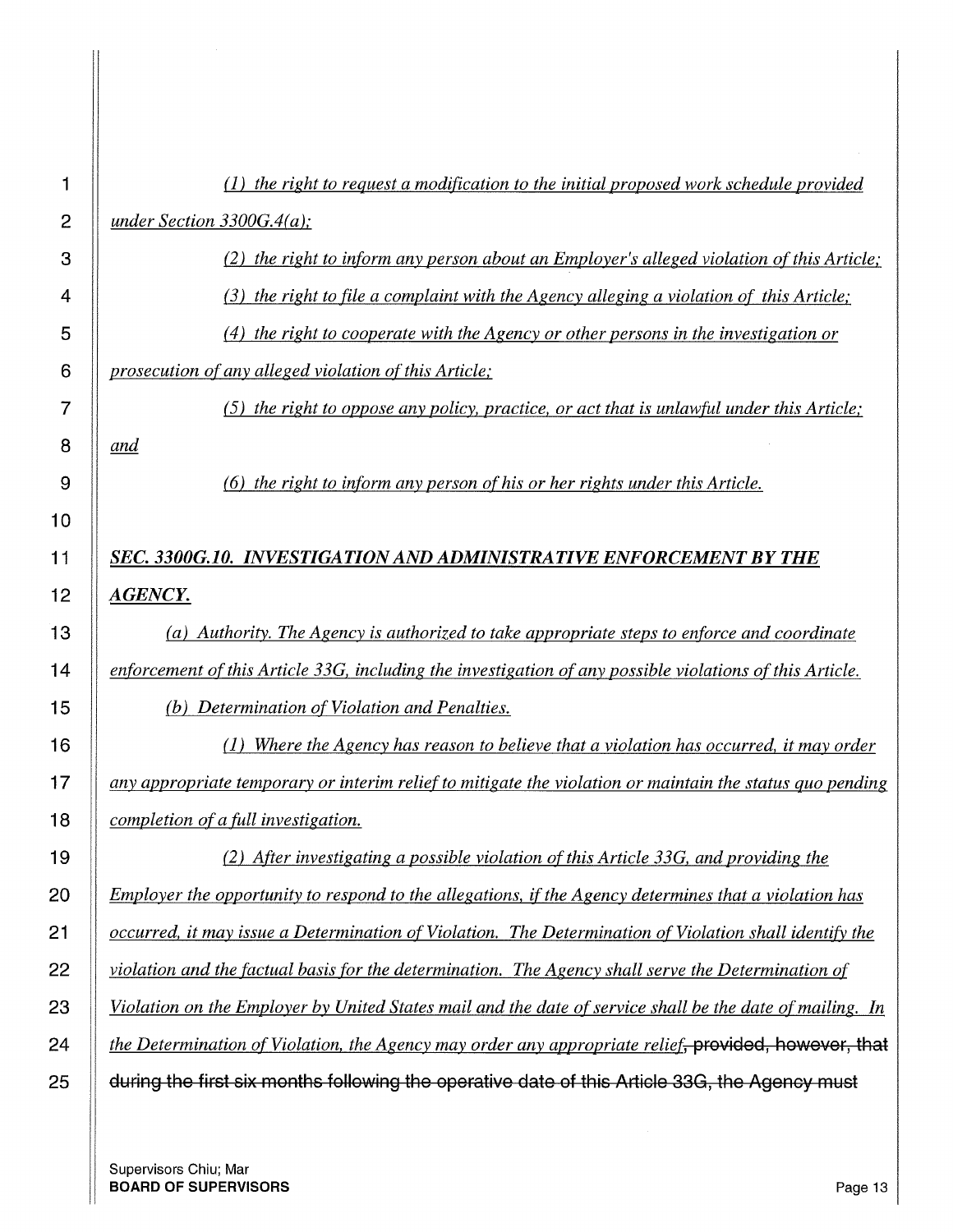| 1              | issue warnings and notices to correct. Thereafter, the Agency may order relief including, but                  |
|----------------|----------------------------------------------------------------------------------------------------------------|
| $\overline{c}$ | not limited to, requiring the Employer to offer payment of lost wages to the Employee or person whose          |
| 3              | rights under this Article were violated, and the payment of an additional sum as an administrative             |
| 4              | penalty in the amount of \$50 to each Employee or person whose rights under this Article were violated         |
| 5              | for each day that the violation occurred or continued. To compensate the City for the costs of                 |
| 6              | investigating and remedying the violation, the Agency may also order the violating Employer to pay to          |
| 7              | the City an amount that does not exceed its enforcement costs.                                                 |
| 8              | (c) Appeal Procedure. An Employer may appeal from a Determination of Violation in                              |
| 9              | <i>accordance with the following procedures:</i>                                                               |
| 10             | (1) Any appeal from a Determination of Violation (referred to in this subsection $(c)$ as                      |
| 11             | "Appeal") shall be filed in writing by the party filing the Appeal (referred to as "Appellant") within 15      |
| 12             | days of the date of service of the Determination of Violation. Appellant shall file the Appeal with the        |
| 13             | City Controller and serve a copy on the Agency. Failure by the Appellant to file a timely, written             |
| 14             | Appeal shall constitute concession to the violation, and the violation shall be deemed final upon              |
| 15             | expiration of the 15-day period.                                                                               |
| 16             | (2) Following the filing of the Appeal and service of a copy on the Agency, the Agency                         |
| 17             | shall promptly afford Appellant an opportunity to meet and confer in good faith regarding possible             |
| 18             | resolution of the Determination of Violation in advance of further proceedings under this subsection           |
| 19             | $(c)$ , with the intention that such meeting occur within 30 days of the date the Appeal is filed if feasible. |
| 20             | $(3)$ After the expiration of 30 days following the date the Appeal is filed, any party may                    |
| 21             | request in writing, with concurrent notice to all other parties, that the Controller appoint a hearing         |
| 22             | officer to hear and decide the appeal. If no party requests appointment of a hearing officer, the Notice       |
| 23             | of Violation shall be deemed final on the 60th day after the date the Appeal is filed.                         |
| 24             | Within 15 days of receiving a written request for appointment of a hearing officer,<br>(4)                     |

*the Controller shall appoint an impartial hearing officer who is not part of the Agency and immediately*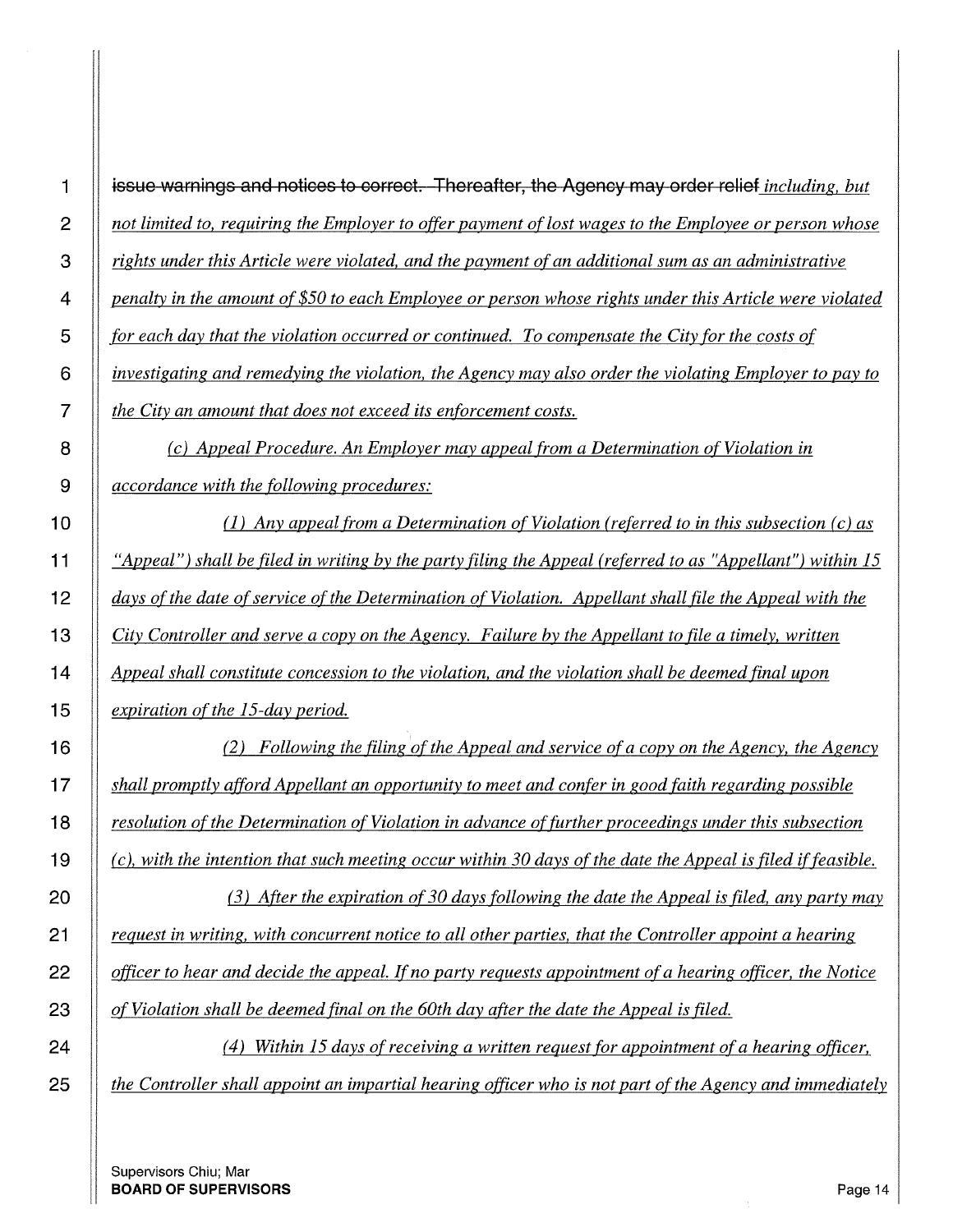*notify the Agency and Appellant, and their respective counsel or authorized representative if any, of the appointment. The appointed hearing officer shall be an Administrative Law Judge with not fewer than two years experience in labor or employment law and/or wage and hour matters, or an attorney with not fewer than five years' experience in labor or employment law and/or wage and hour matters.* 

*(5) The hearing officer shall promptly set a date for a hearing. The hearing must commence within 45 days of the date of the Controller's notice of appointment of the hearing officer, and conclude within 75 days of such notice. The hearing officer shall conduct a fair and impartial evidentiary hearing in conformance with the time limitations set forth in this subsection (c )(5) and in any applicable rules and regulations, so as to avoid undue delay in the resolution of any Appeal. The hearing officer shall have the discretion to extend the times under this subsection (c )(5 ), and any time requirements under any applicable rules and regulations, only upon a determination of good cause.* 

*(6) Appellant shall have the burden of proving by a preponderance of the evidence that the basis for the Determination of Violation, and/or the amount of lost wages, interest, or penalty payments at issue in the Appeal, is incorrect.* 

*(7) Within 30 days ofthe conclusion of the hearing, the hearing officer shall issue a written decision affirming, modifying, or dismissing the Determination of Violation. The decision of the hearing officer shall consist of findings and a determination. The hearing officer's findings and determination shall be the final administrative determination.* 

,

*(8) Appellant may appeal a final administrative determination only by filing in San Francisco Superior Court a petition for a writ of mandate under California Code of Civil Procedure, section 1094.5, et seq., as applicable and as may be amended from time to time.* 

*(9) Failure to appeal a Determination of Violation shall constitute a failure to exhaust administrative remedies, which shall serve as a complete defense to any petition or claim brought by the Employer against the City regarding the Agency's Determination of Violation.*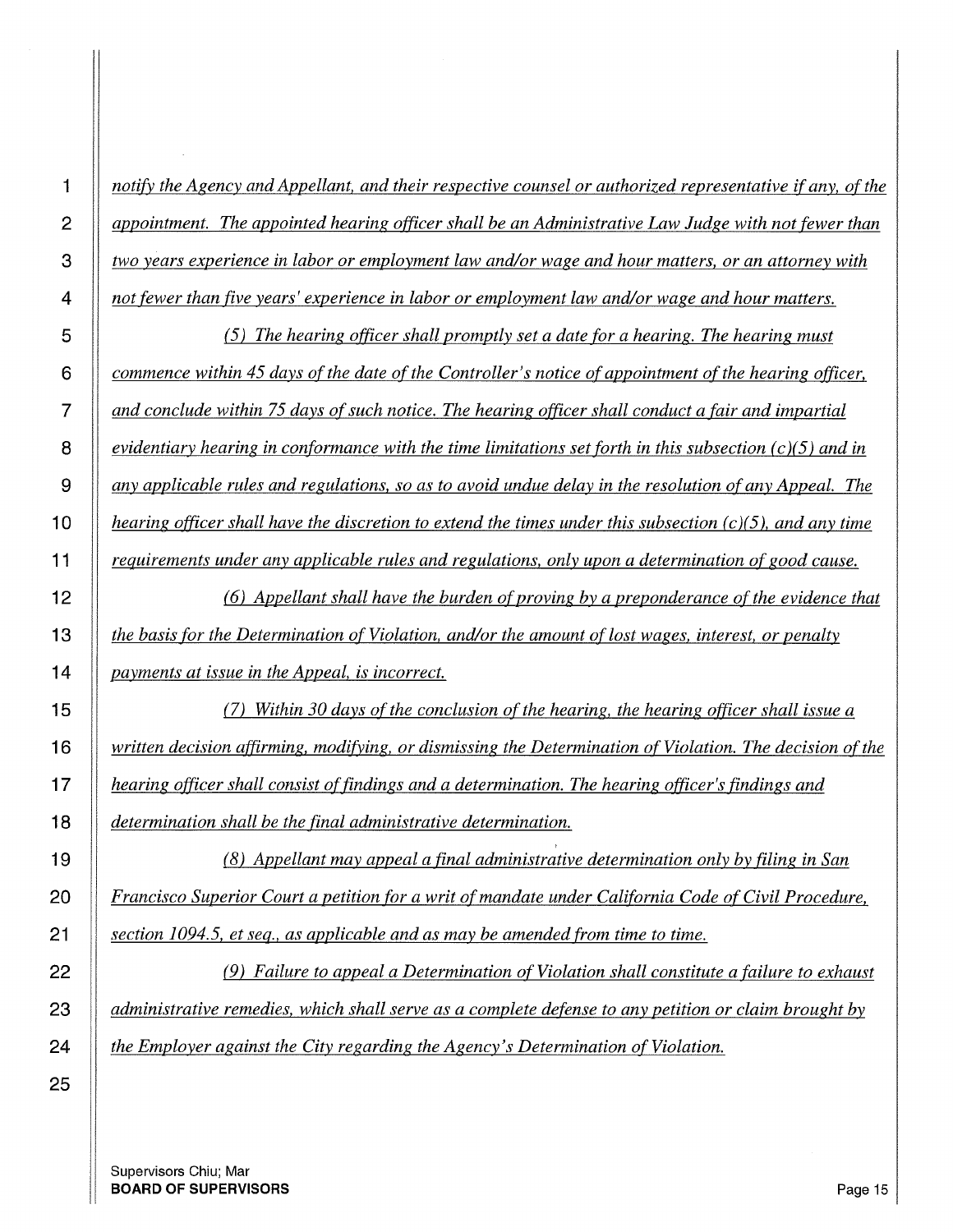*(d) Compliance. Where prompt compliance with a Determination of Violation is not forthcoming, the Agency may take any appropriate enforcement action to secure compliance, including referring the action to the City Attorney to consider initiating a civil action pursuant to Section 3300G.ll.* 

*(e) Reporting Violations. An Employee or any individual who has reason to believe that a violation of this Article 33G has occurred may report to the Agency any suspected violation of this Article. The Agency shall encourage reporting pursuant to this subsection (e) by keeping confidential, to the maximum extent permitted by applicable laws, the name and other identifying information of the individual reporting the suspected violation; provided, however, that with the authorization ofthe*  **1 0** *reporting individual, the Agency may disclose his or her name and identifying information as necessary to enforce this Article or for other appropriate purposes.* 

*Cf) Report to the Board of Supervisors. By no later than January 31, 2016, January 31, 2017, and January 31, 2018, and then January 31st of every even-numbered year thereafter, the Agency shall provide a written report to the Board of Supervisors regarding this Article 33G. The report shall include, but not be limited to, a discussion of the implementation and enforcement of this Article, including the number of violations and the penalties assessed in the prior year (prior two years, starting with the report due by January 31, 2020). The report may also include recommendations for possible improvements to this Article.* 

#### *SEC. 3300G.11. CIVIL ENFORCEMENT.*

*The City Attorney* **or any Employee or applicant for employment aggrieved by a violation 22 of this Article 33G** *may bring a civil action in a court of competent jurisdiction against an Employer, for violating any requirement of this Article and, upon prevailing, shall be entitled to such legal or equitable relief as may be appropriate to remedy the violation including, without limitation, the payment of lost wages, the payment of an additional sum as a civil penalty not to exceed the amount*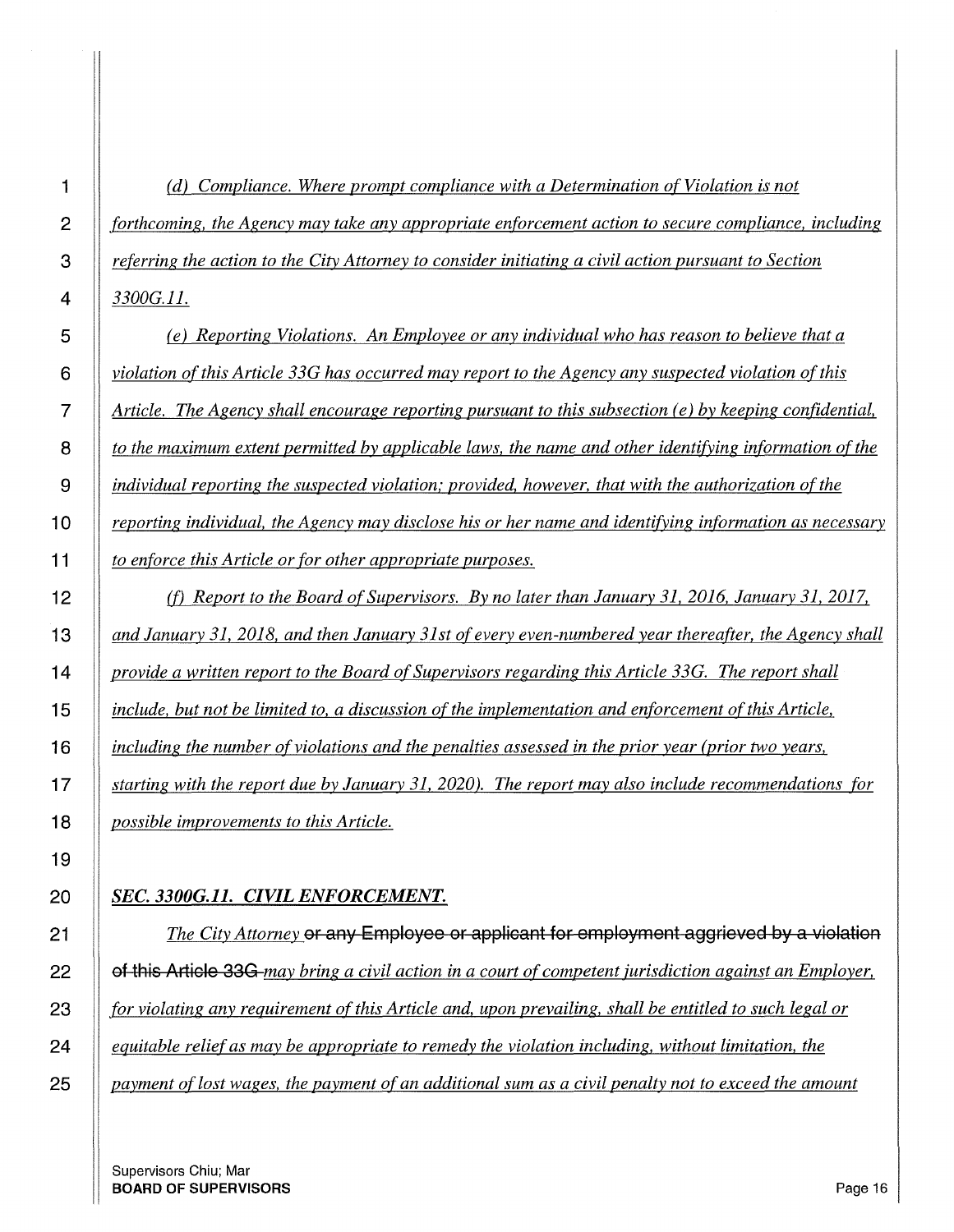1 || awarded for lost wages, and reinstatement in employment and/or injunctive relief, and shall be *awarded reasonable attorneys' fees and costs*; provided, however, that any person or entity  $\parallel$  enforcing this Article on behalf of the public as provided for under applicable state law shall, 4 upon prevailing, be entitled only to equitable, injunctive, or restitutionary relief, and reasonable **S** attorneys' fees and costs.

#### *SEC. 3300G.12. AGENCY MAY ADOPT REGULATIONS.*

*The Agency may promulgate appropriate guidelines or rules to implement this Article 33G. Such guidelines or rules shall be consistent with this Article and may be relied on by Employers, Employees, and other persons to determine their rights and responsibilities under this Article. Such guidelines or rules may establish procedures for ensuring fair, efficient, and cost-effective implementation and enforcement of this Article, including supplementary procedures for helping to inform Employees of their rights under this Article and for monitoring Employer compliance.* 

#### 15 SEC. 3300G.13. WAIVER UNDER COLLECTIVE BARGAINING AGREEMENT.

 $\parallel$   $\sim$  A bona fide collective bargaining agreement may waive all or any portion of the 17 | applicable requirements of this Article 33G, provided the agreement explicitly states the 18 | waiver in clear and unambiguous terms. In the event of a conflict between a requirement of 19 this Article and a requirement of a collective bargaining agreement, the requirement of the **collective bargaining agreement shall control.** 

#### **SEC. 3300G.1344. NO LIMITATION OF OTHER RIGHTS AND REMEDIES.**

*This Article 33G does not in any way limit the rights and remedies that the law otherwise*  24 *provides to Employees, including <u>but not limited to the rights to be free from wrongful termination and</u> unlawful discrimination.*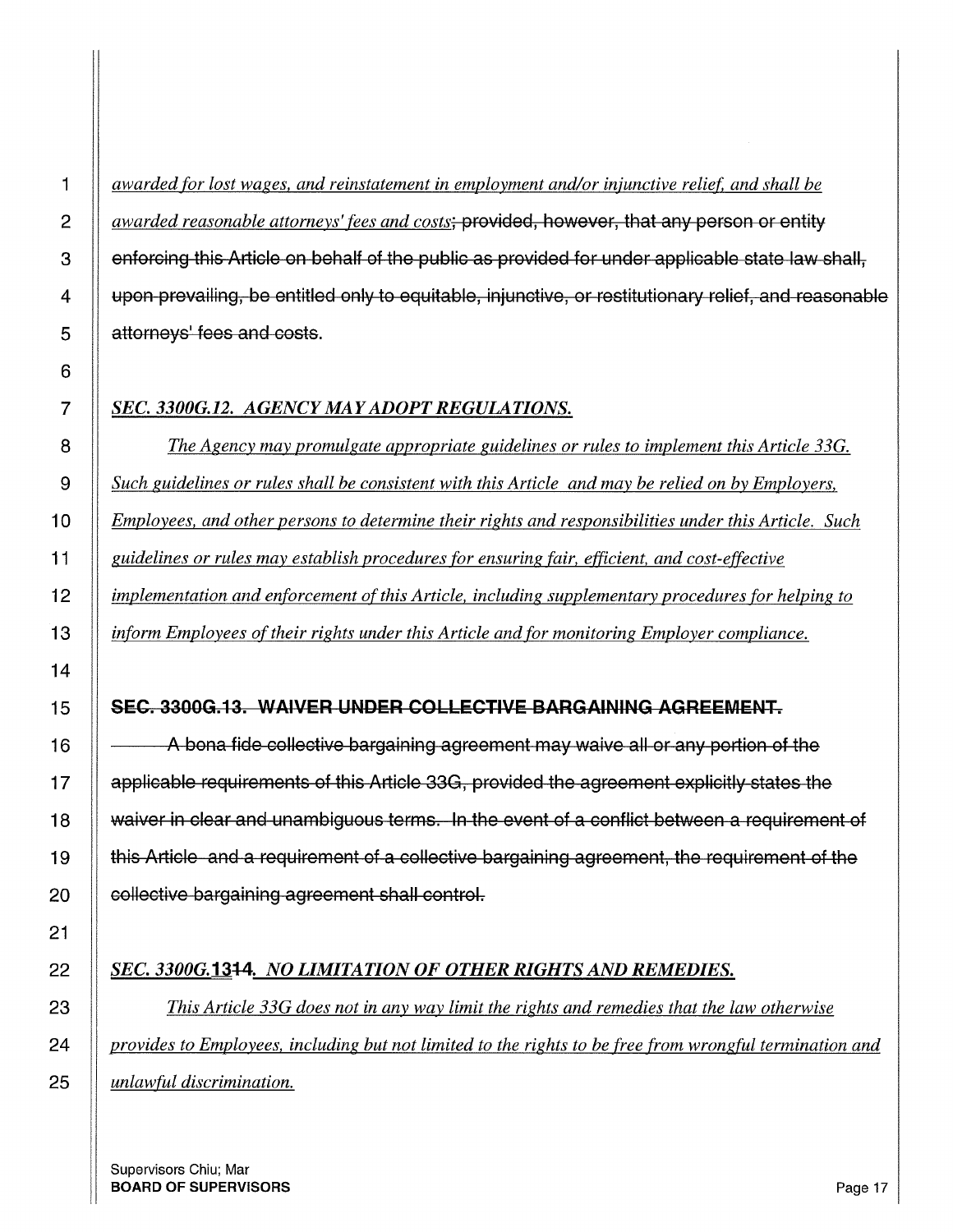#### *SEC. 33006.14-1-S. SEVERABILITY.*

*If any section, subsection, sentence, clause, phrase, or word of this Article 33G, or any application thereof to any person or circumstance, is held to be invalid or unconstitutional by a decision ofa court of competent jurisdiction, such decision shall not affect the validity of the remaining portions or applications of the Article. The Board of Supervisors hereby declares that it would have passed this Article and each and every section, subsection, sentence, clause, phrase, and word not declared invalid or unconstitutional without regard to whether any other portion of this Article or application thereof would be subsequently declared invalid or unconstitutional.* 

#### *SEC. 3300G.1546. NO CONFLICT WITH FEDERAL OR STATE LAW.*

*Nothing in this Article 33G shall be interpreted or applied so as to create any right, requirement, power, or duty in conflict with any federal or state law.* 

#### *SEC. 3300G.1647. UNDERTAKING FOR THE GENERAL WELFARE.*

*In enacting and implementing this Article 33G, the City is assuming an undertaking only to promote the general welfare. It is not assuming, nor is it imposing on its officers and employees, an obligation for breach of which it is liable in money damages to any person who claims that such breach proximately caused injury.* 

#### *SEC. 33006.17+8. OPERATIVE DATE.*

*This Article 33G shall become operative* **00 180** *days after its effective date.* 

**Section 3. Effective and Operative Dates.**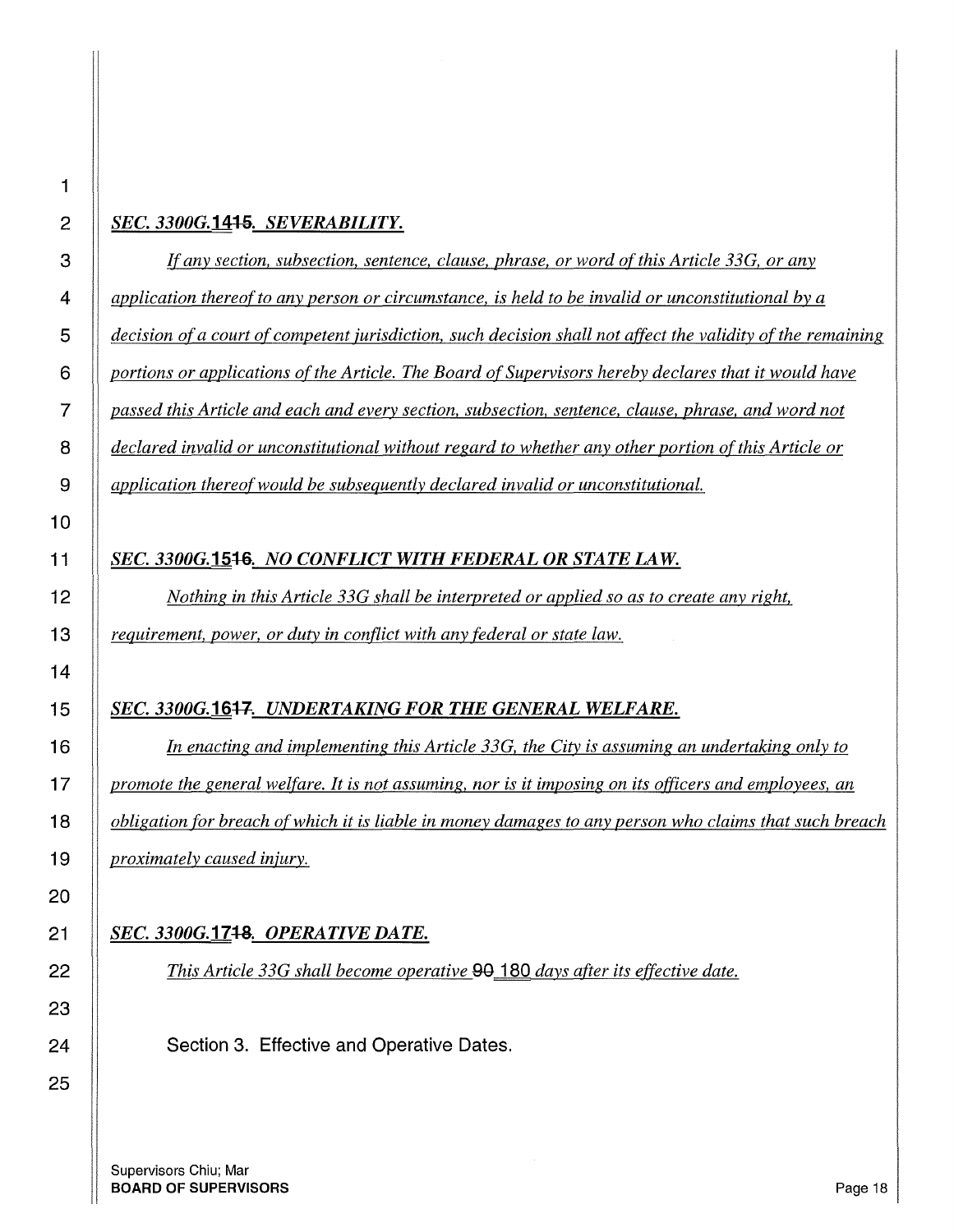1 | (a) Effective Date. This ordinance shall become effective 30 days after enactment. 2 | Enactment occurs when the Mayor signs the ordinance, the Mayor returns the ordinance 3 | unsigned or does not sign the ordinance within ten days of receiving it, or the Board of 4 | Supervisors overrides the Mayor's veto of the ordinance.

  $\parallel$  (b) Operative Date. As stated in Section 3300G.1748 of the Police Code, this 6  $\parallel$  ordinance shall become operative  $90$  180 days after the effective date.

APPROVED AS TO FORM: DENNIS J. HERRERA, City Attorney By: **JOSHUA WHITE** 

Deputy City Attorney

n:\legana\as2014\ 1500104\00972175.doc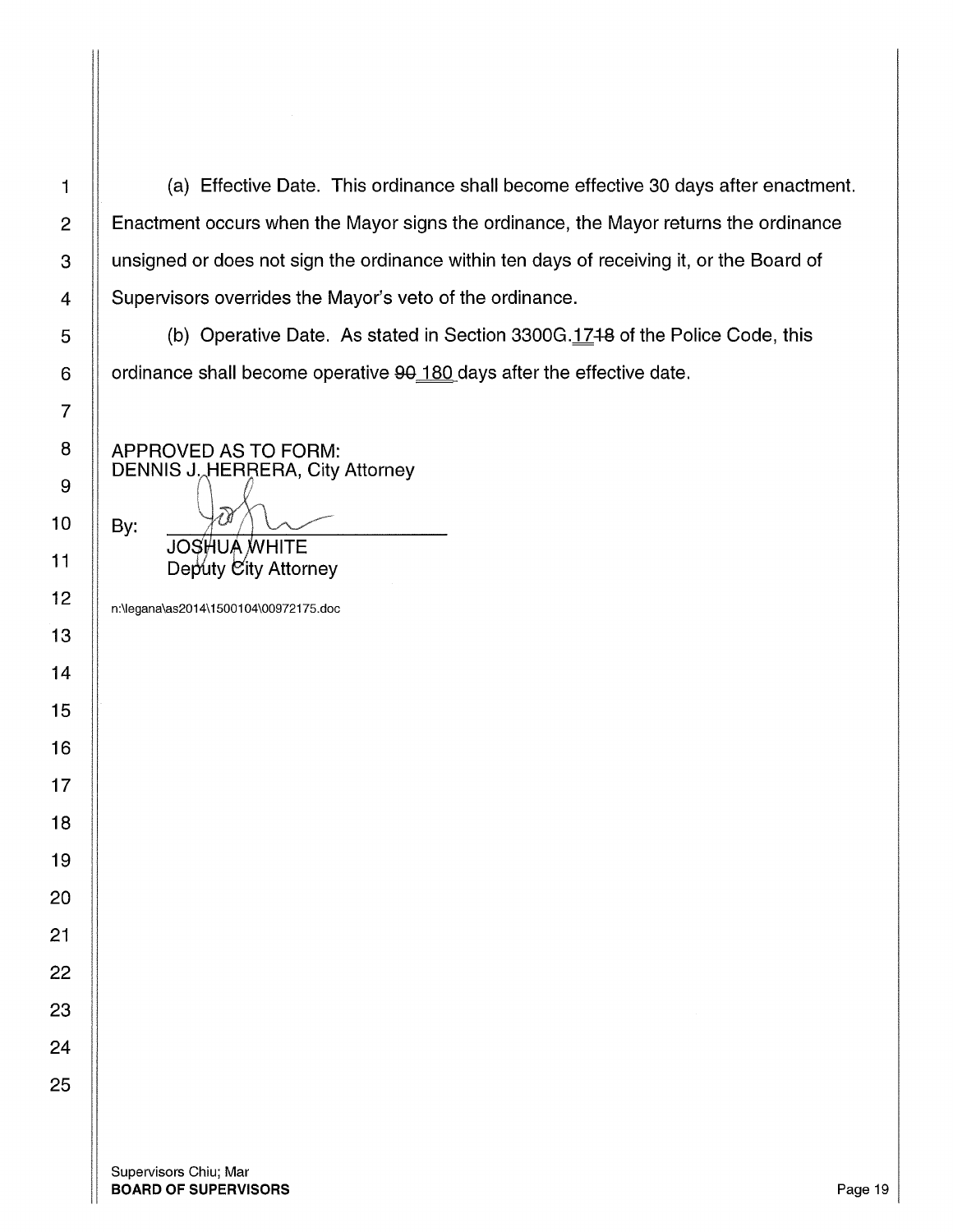

### **City and County of San Francisco Tails Ordinance**

City Hall 1 Dr. Carlton B. Goodlett Place San Francisco, CA 94102-4689

**File Number:** 141024 **Date Passed:** November 25, 2014

Ordinance amending the Police Code to require Formula Retail Establishments to provide employees with two weeks notice of work schedules, notice of changes to work schedules, and compensation for schedule changes made on less than seven days notice and unused on-call shifts; and to provide part-time employees with the same starting rate of hourly pay, access to time off, and eligibility for promotions, as provided to full-time employees.

November 12, 2014 Budget and Finance Committee -AMENDED, AN AMENDMENT OF THE WHOLE BEARING SAME TITLE

November 12, 2014 Budget and Finance Committee - CONTINUED TO CALL OF THE CHAIR AS AMENDED

November 17, 2014 Budget and Finance Committee -AMENDED, AN AMENDMENT OF THE WHOLE BEARING SAME TITLE

November 17, 2014 Budget and Finance Committee - RECOMMENDED AS AMENDED AS A COMMITTEE REPORT

November 18, 2014 Board of Supervisors-AMENDED

Ayes: 7 - Breed, Chiu, Cohen, Farrell, Mar, Tang and Wiener Noes: 3 - Avalos, Kim and Yee Excused: 1 - Campos

November 18, 2014 Board of Supervisors -AMENDED

Ayes: 10 - Avalos, Breed, Chiu, Cohen, Farrell, Kim, Mar, Tang, Wiener and Yee Excused: 1 - Campos

November 18, 2014 Board of Supervisors - AMENDED

Ayes: 10 - Avalos, Breed, Chiu, Cohen, Farrell, Kim, Mar, Tang, Wiener and Yee Excused: 1 - Campos

November 18, 2014 Board of Supervisors - NOT CONTINUED AS AMENDED

Ayes: 4 - Breed, Farrell, Tang and Wiener

Noes: 6 - Avalos, Chiu, Cohen, Kim, Mar and Yee Excused: 1 - Campos

November 18, 2014 Board of Supervisors - PASSED ON FIRST READING AS AMENDED Ayes: 10 - Avalos, Breed, Chiu, Cohen, Farrell, Kim, Mar, Tang, Wiener and Yee Excused: 1 - Campos

*City and County of San Francisco Page8* . *Printed at 1:02 pm on 11126114*